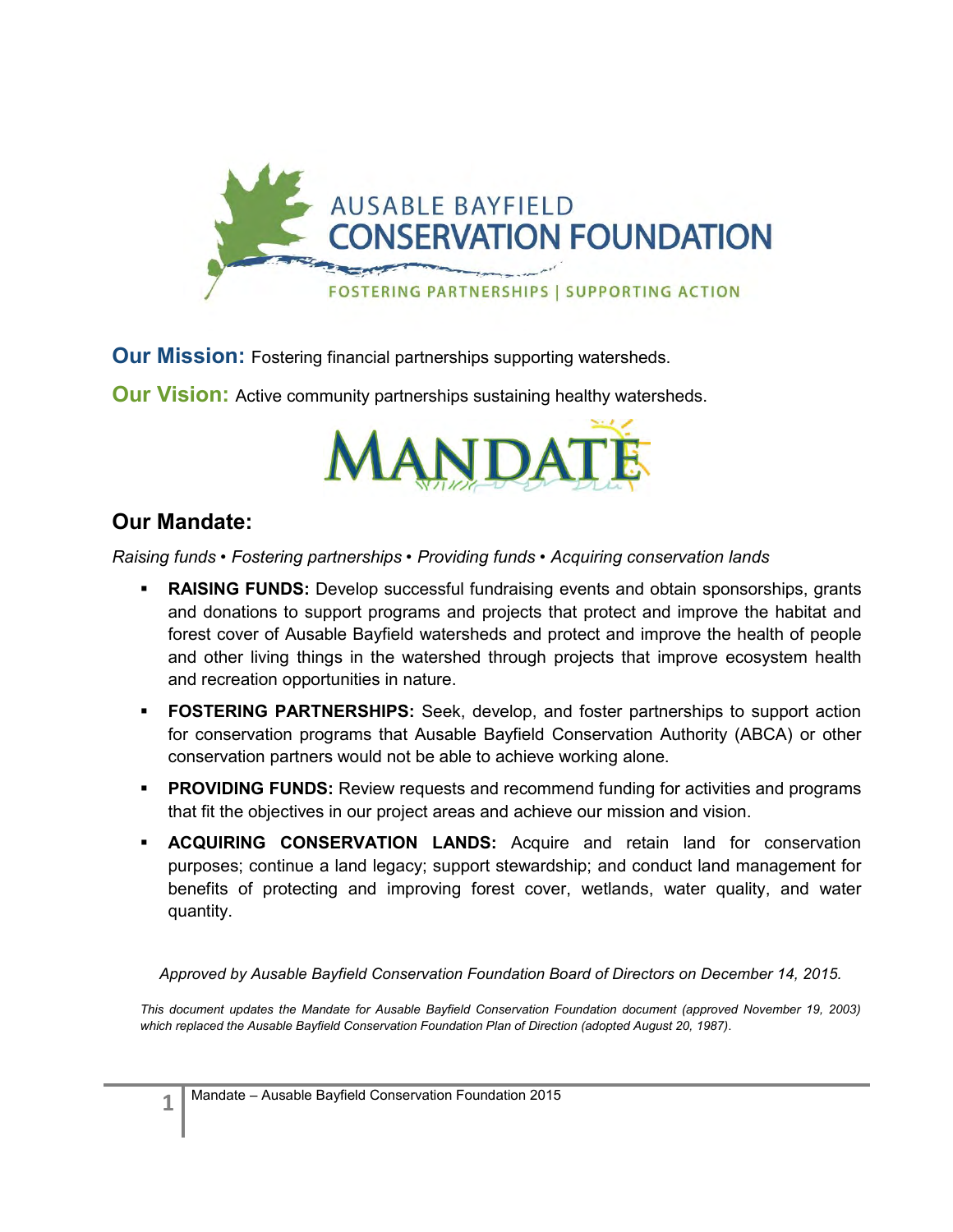## **Introduction**

The Ausable Bayfield Conservation Foundation (ABCF) is a community organization and corporation with its own Board of Directors as set out in the *Province of Ontario Letters Patent* (June 1, 1974).

The ABCF is distinct from the Ausable Bayfield Conservation Authority (ABCA) but the Foundation shares with ABCA, the values of protecting water, soil, and living things as outlined in the community's *Conservation Strategy* (*The Path Forward: Your Community Conservation Strategy for Ausable Bayfield Watersheds – 2012*). The Foundation works together with the conservation authority and the community to help foster partnerships and support action to improve watersheds for healthier communities and healthier people.

# **History**

The ABCF is a registered charitable organization having received its charter on June 1, 1974. Ausable Bayfield Conservation Authority established the Foundation in order to fund and initiate a number of programs that support the community's mission and vision for the watershed. There are many needed conservation programs that ABCA and its other partners could not realize on their own without the help of the Foundation.

The ABCF has successfully supported conservation efforts by raising funds through events such as the Conservation Dinner and an annual golf tournament in partnership with Friends of the South Huron Trail. The Conservation Foundation also makes watershed improvements possible by supporting programs initiated by the community and seeking and applying for grants. Donors to the ABCF are eligible for a charitable gift receipt for income tax purposes.

In 1988 the Foundation established five commemorative woods sites across the watershed for family and friends to plant trees as a living memorial. A sign designates the site at the following conservation areas: Rock Glen; Parkhill Scenic Lookout; Morrison Dam; Klopp Tract; and Clinton. Memorial plaques are placed on the signboard. Special occasions can also be commemorated with this long-lasting natural tribute. Staff members of the ABCA are entrusted with planting the trees and caring for the commemorative woods sites.

The ABCF created the Huron Tract Land Trust Conservancy (HTLTC) in 2011. This gave donors another option to leave a local legacy through financial bequests and donations of land with natural, recreational, scenic, historical, or agricultural value. The Huron Tract Land Trust Conservancy gets its name and geographic boundaries from the historic area of land purchased by the Canada Company.

The ABCF has developed and supported many successful programs to protect and improve the health of our watersheds. Please see the Appendices of this *Mandate* document for some of the completed and ongoing projects and partnerships.

Our past and future successes are only possible thanks to the generous and visionary contributions of our partners.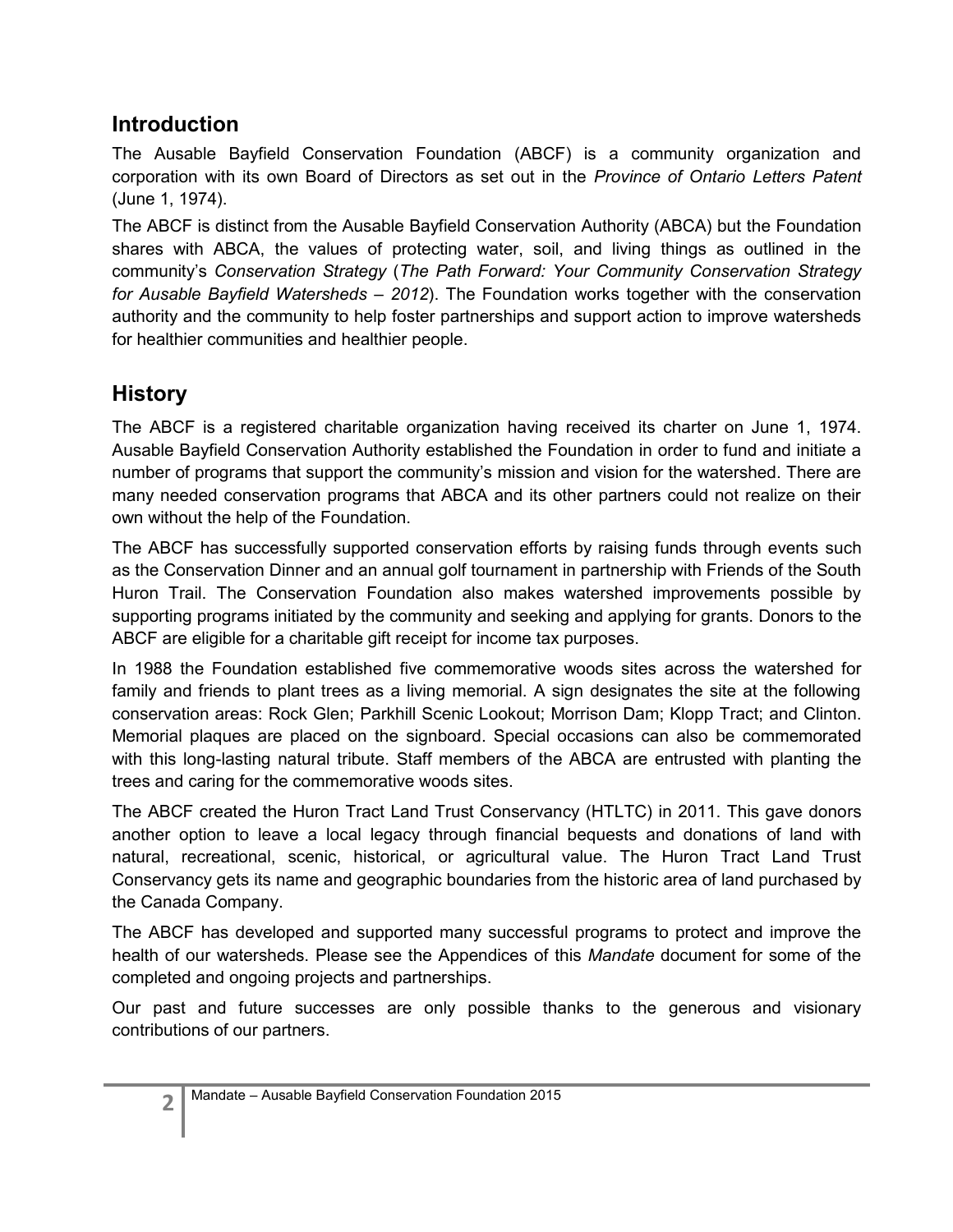#### **Map of Conservation Lands Owned by ABCF, HTLTC, or ABCA**

These lands offer protection from development and the conservation of flood plains, forests, soils, water and wildlife for current and future generations. Conservation lands attract nature enthusiasts including photographers, bird watchers, hikers and runners, and more. These properties also offer a wide variety of wildlife habitat, forest and plant communities, and landforms to support a healthier ecological system.

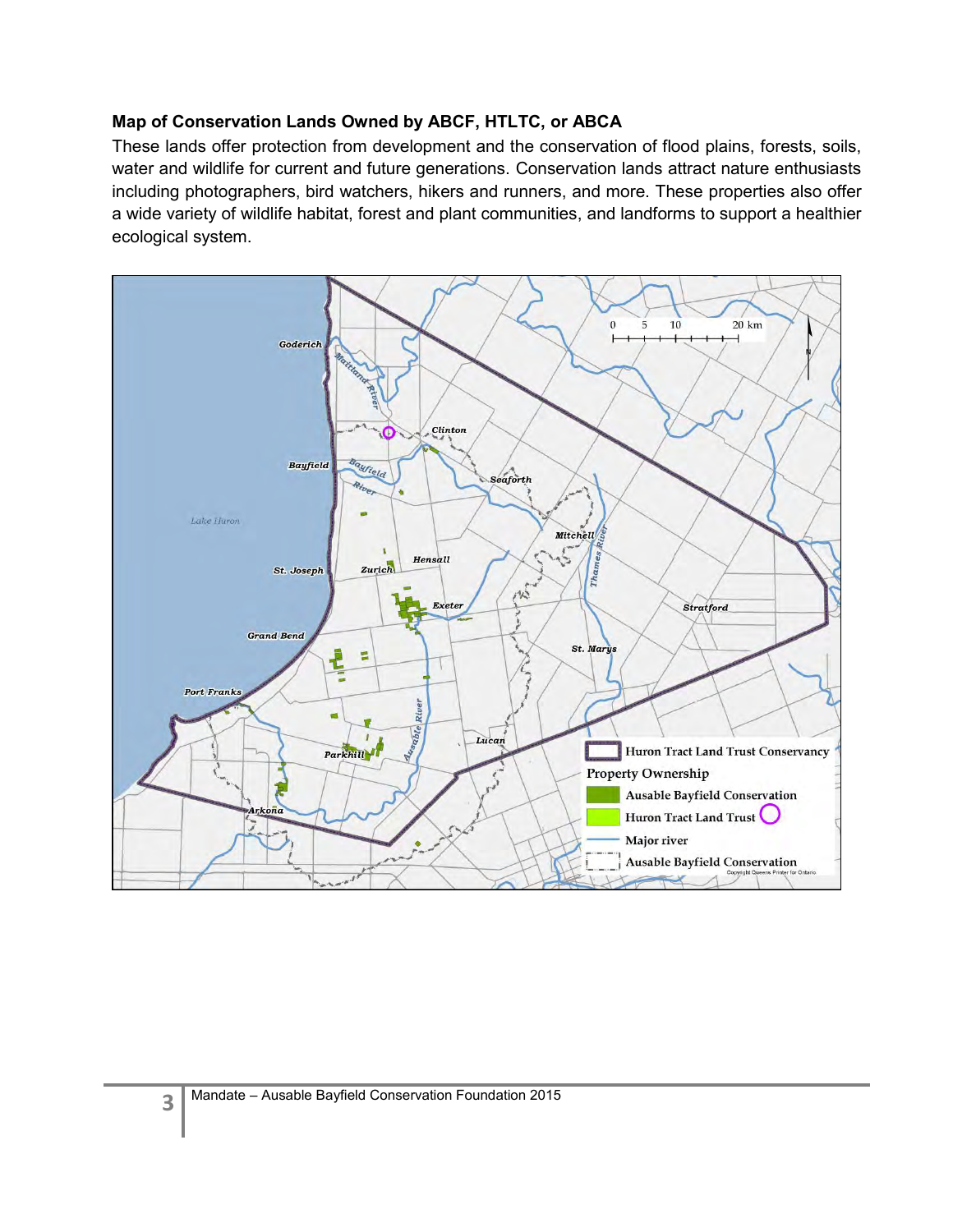## **Governance**

#### **Board of Directors**

The affairs of the ABCF are managed by a board of nine (9) volunteer directors, all of whom are appointed by the ABCA for a period of two years, at which time they are eligible for reappointment.

#### **Location**

The head office of the Foundation is the Administration Centre of Ausable Bayfield Conservation, located at 71108 Morrison Line, Rural Route 3, in the Municipality of South Huron, in the County of Huron, in the Province of Ontario. The location is at such a place as determined by the directors.

### **Administration**

The ABCF works in close partnership with the ABCA to provide administration including correspondence, budgeting, and financial accounting. The ABCA also contributes staff time, as and when necessary, to assist the ABCF with the implementation of proposed plans.

#### **Committees**

The ABCF is able to achieve watershed improvement successes through ad hoc committees, struck as required.

### **Huron Tract Land Trust Conservancy**

Land trusts, also known as land conservancies, are charitable organizations that actively work to conserve land with natural, recreational, scenic, historical, or agricultural value. Land trusts accept donations and bequests of land and conservation agreements. In some cases, funds are raised to purchase environmentally significant properties. The land is then permanently protected to preserve its conservation, heritage, or agricultural values.

The ABCA selects the nine directors on the volunteer Board of Directors of the HTLTC for a twoyear term. At the end of the two-year term, directors are eligible for reappointment.

### **Associate Membership**

The ABCF considers, as Associate Members, those individuals or organizations who support the efforts of the ABCF and/or the ABCA. Associate members share their skills, knowledge, talents, contacts, equipment, and time for the betterment of the watershed environment (see ABCF Bylaw #4). Examples of Associate Membership include members of the Conservation Dinner Committee and Friends of the South Huron Trail volunteers.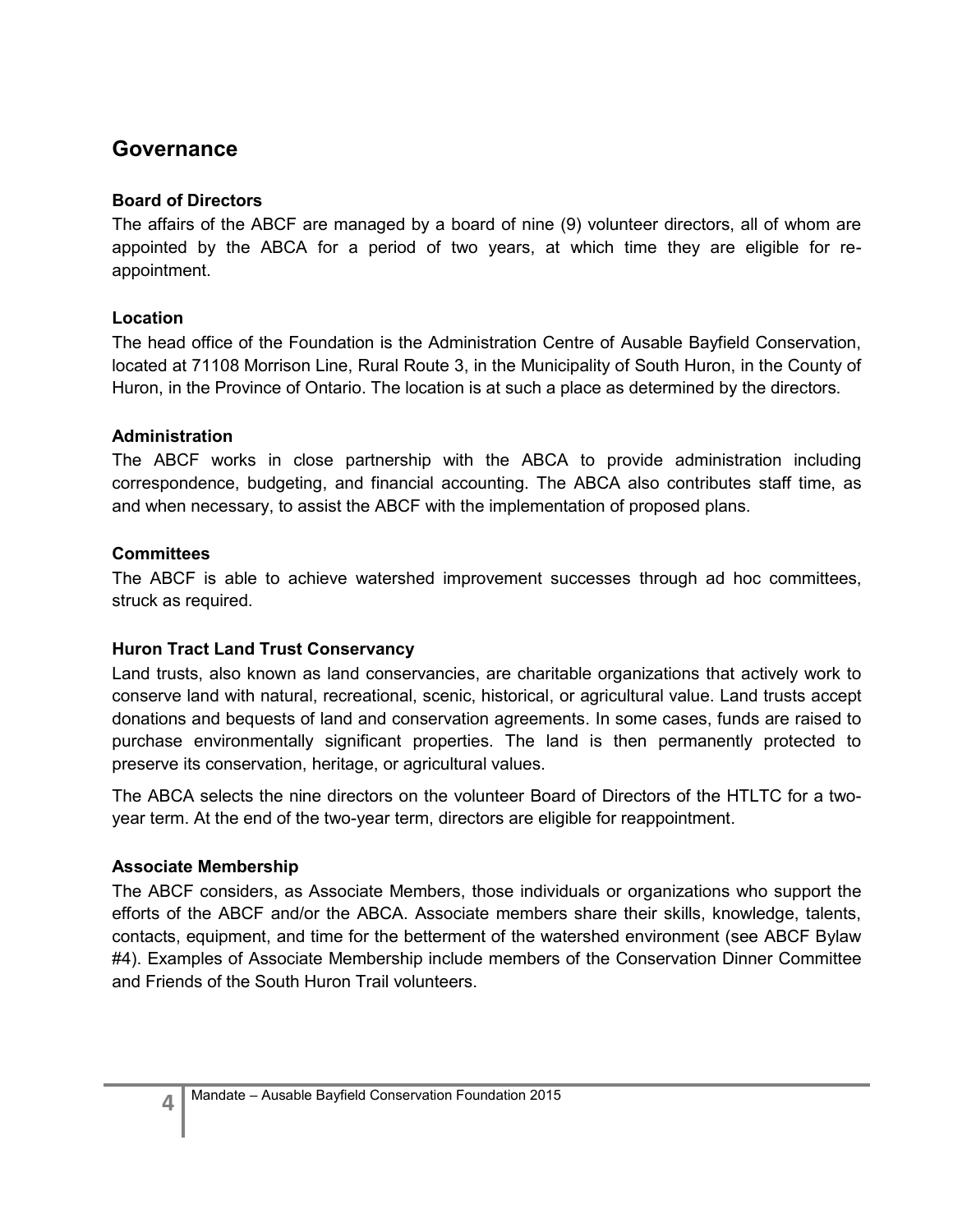## **Policy Framework**

The priority of this Foundation is to undertake conservation projects in conjunction with the ABCA and other community partners. Financial donations towards these projects are eligible for charitable gift receipts as per Canada Revenue Agency guidelines. 'Planned Gifting' can also leave a lasting legacy through bequests, donating securities, naming a beneficiary of a life insurance policy, annuity, or an RRSP/RRIF. Donations to the ABCF are not used to reduce municipal levies contributed to the ABCA, but to enhance work that would not otherwise be possible.

### **Eligible Project Areas and Objectives**

- **Accessible Facilities.** The Foundation supports the upgrading of facilities and equipment of the ABCA to serve the needs of individuals with mobility challenges.
- **Accessible Trails.** The Foundation financially supports the development of accessible trails, interpretive material and such improvements or structures that may increase the opportunities for nature appreciation by the public.
- **Wetlands and Natural Areas.** The Foundation supports the protection, improvement, restoration, and conservation of Areas of Natural and Scientific Interest (ANSI), important wetlands, and/or Carolinian forest areas. The Foundation supports the protection and improvement of forest cover and forest conditions on conservation lands and supporting reforestation projects by community groups and supporting landowners on reforestation and improved forest cover and forest conditions on their projects on their properties.
- **Conservation Area Improvements.** The Foundation sponsors the improvement of the conservation areas of Ausable Bayfield Conservation Authority.
- **Commemorative Woods.** The Foundation supports Commemorative Woods established across the watershed as a way of remembering loved ones with living memorials and adding the nature and health benefits of trees.
- **Acquiring Conservation Lands.** The Foundation supports land acquisitions which complement existing conservation authority programs. The Foundation may use land sales and leases in order to enhance existing land holdings and protect such resources from disruptive activities.
- **Conservation Education.** The Foundation supports outdoor conservation education programs that are maintained for the benefit of school-age children and the community.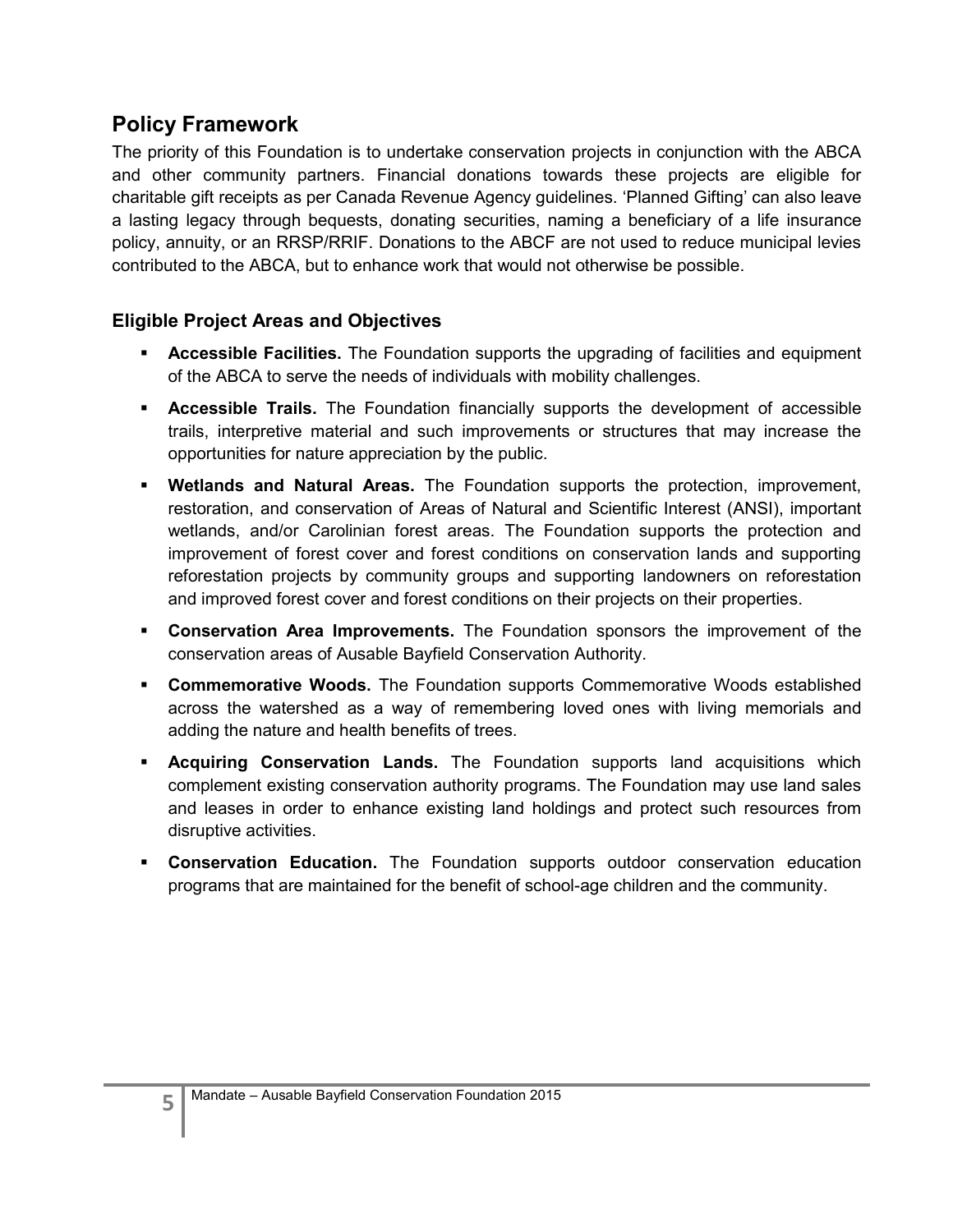# **Appendix 1 – Synopsis of Current Programs and Projects**

### **Fundraising and Grants**

- **Conservation Dinner.** A community event of the Foundation and the Exeter Lions Club, with support of donors; patrons; volunteers; artists; service organizations; businesses; and ABCA staff. This gala charitable dinner and auction was started in 1990 and has raised close to \$1 million over more than a quarter of a century for conservation projects of the ABCF and the Exeter Lions Club. The net proceeds are split 50:50 between both organizations. The Exeter Lions Club agrees to commit a minimum of 60 per cent of its share towards the continuing development of the South Huron Trail.
- **South Huron Trail Golf Tournament.** Local volunteers started the golf tournament in 2005 and have raised more than \$40,000 by 2015 towards creation, maintenance and improvements of the MacNaughton-Morrison Section of the South Huron Trail. Community volunteers have continued to be vital to the tournament's success since Ausable Bayfield Conservation Foundation took over the reins from the tournament's founders. Thanks go to sponsors and donors who have made it possible for the tournament to support the health, social, environmental, and recreational benefits of the popular trail linking an urban area with nature.

### **Conservation Education**

- **Junior Conservationist Program.** Each year the ABCF provides funding for the ABCA to hire a senior secondary school student as Junior Conservationist for an eight-week summer position (July and August). The Junior Conservationist assists the conservation education department as well as other departments of the ABCA. In this way the student is introduced to a variety of conservation-related activities which may help the student in selecting a postsecondary career path. A different Junior Conservationist is hired each year.
- **\$1 per Student.** The ABCF subsidizes all children participating in an ABCA conservation education program at \$1.00 per person, with a maximum set at \$5,000 per year.
- **Student Environmental Award.** The ABCF offers a \$1,000 award to a graduating secondary school student or university/college student enrolled in post-secondary studies in a conservation field (e.g., biology, ecology, geography, forestry, fish and wildlife, outdoor education, etc.).
- **Species-at-Risk Education.** Conservation education and healthy watersheds staff have delivered several programs that focus on the need to preserve and add habitat to protect our species at risk that play such unique and important roles in the balance and health of our watershed ecosystem. The ABCF provides funding in support of public awareness for watershed landowners and bussing costs for schools attending an education program.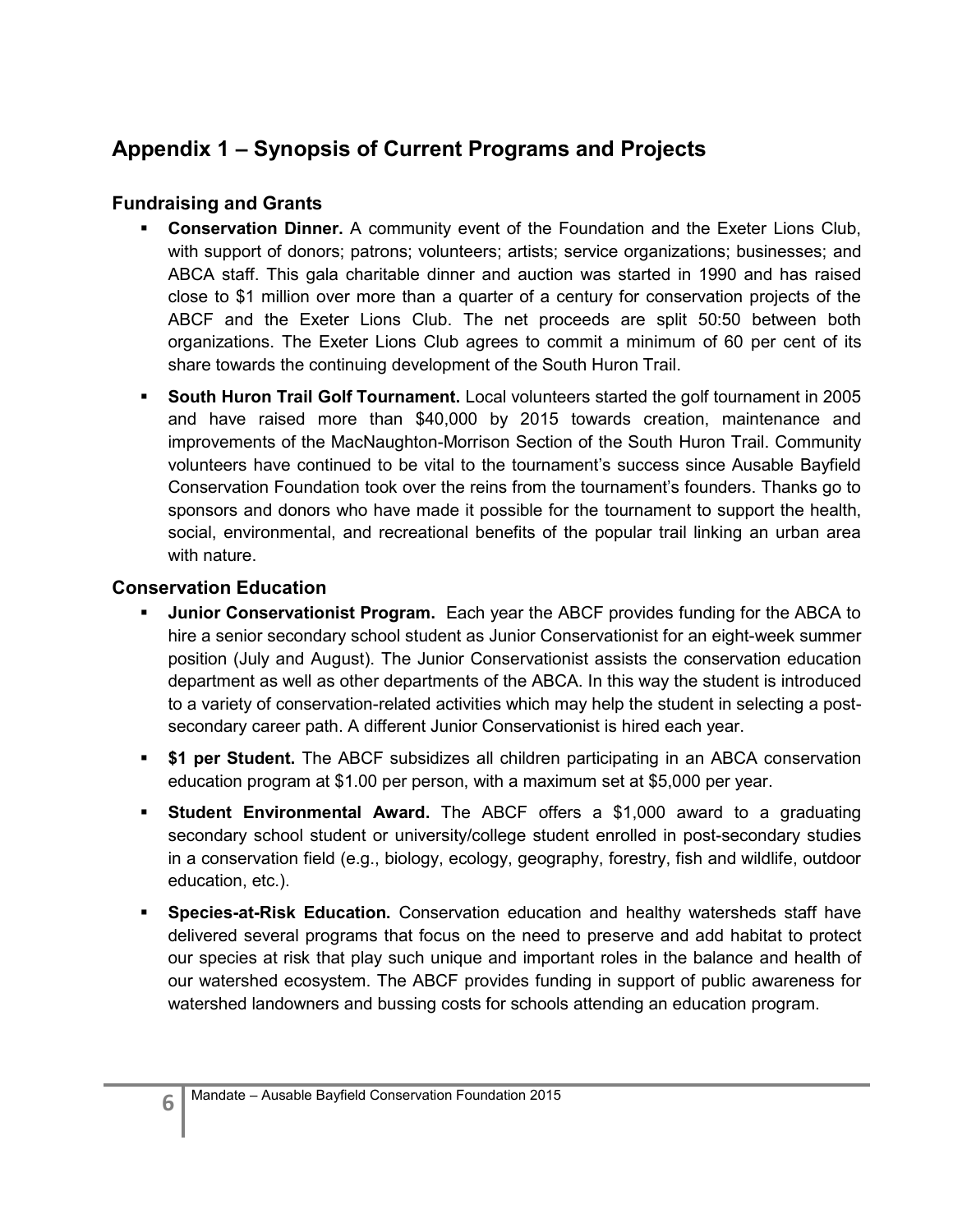### **Community Conservation Projects**

 **Commemorative Woods.** Working in harmony with funeral directors of the area, and through an agreement with the ABCA, the Foundation has established commemorative planting areas throughout the watershed. Tree groves have long been recognized by family and friends as living memorials of the deceased and also provide scenic green belts. Commemorative plantings also provide a lasting reminder of occasions such as wedding anniversaries, birthdays or other events where a natural tribute is appropriate. Memorial services are held at the sites with the assistance of local funeral directors.

The Klopp Commemorative Woods is an excellent example of cooperation between groups. The ABCA purchased 100 acres of land located between Zurich and Hensall from Bert and Clara Klopp in 1953 and 50 adjoining acres in 1986. In 1999, the idea of developing the property into a commemorative woods area was initiated and interested members of the Klopp family and the Foundation contributed to the project. Through this financial support, the parking lot, Commemorative Woods, and Pioneer Trail were established. The Commemorative Arboretum and Garden are sponsored by J .M. McBeath Funeral Home and the London Central Lions Club make donations to commemorate worthy members by placing plaques on their sign east of the parking lot. The development of this commemorative woods and trail system will continue for years to come and provide visitors with a quiet area to relax and reflect.

At the time of this document's update, Ausable Bayfield Commemorative Woods are located at:

- o Clinton Conservation Area Clinton
- o Klopp Tract Commemorative Woods between Zurich and Hensall
- o Rock Glen Conservation Area Arkona
- o Morrison Dam Conservation Area Exeter
- o Parkhill Scenic Lookout Conservation Area Parkhill
- **Fishing Derby.** The Foundation continues to support, with the Exeter Lions Club, the annual Fishing Derby at Morrison Dam in May. Local anglers of all ages get a chance to catch rainbow trout stocked in Morrison Reservoir (Morrison Lake).
- **Lake Smith.** The Ausable Bayfield Conservation Foundation supports efforts to restore the Lake Smith area as an Area of Natural and Scientific Interest.
- **South Huron Trail** *MacNaughton-Morrison Section and Morrison Dam Conservation Area Sections.* The MacNaughton-Morrison Section of the South Huron Trail was jointly sponsored in 2003 by the Exeter Lions Club, the Exeter Community Development Fund, the Municipality of South Huron, ABCA, and ABCF, with the co-operation of local landowners. The project has created a multi-use (walking; hiking; bicycling; cross-country skiing) trail that links the trail from MacNaughton Park in Exeter with the trail through Morrison Dam Conservation Area east of Exeter. More than half a million dollars has been raised in the community to create and maintain the trail, which is a community success story. Continued fundraising is needed to support maintenance.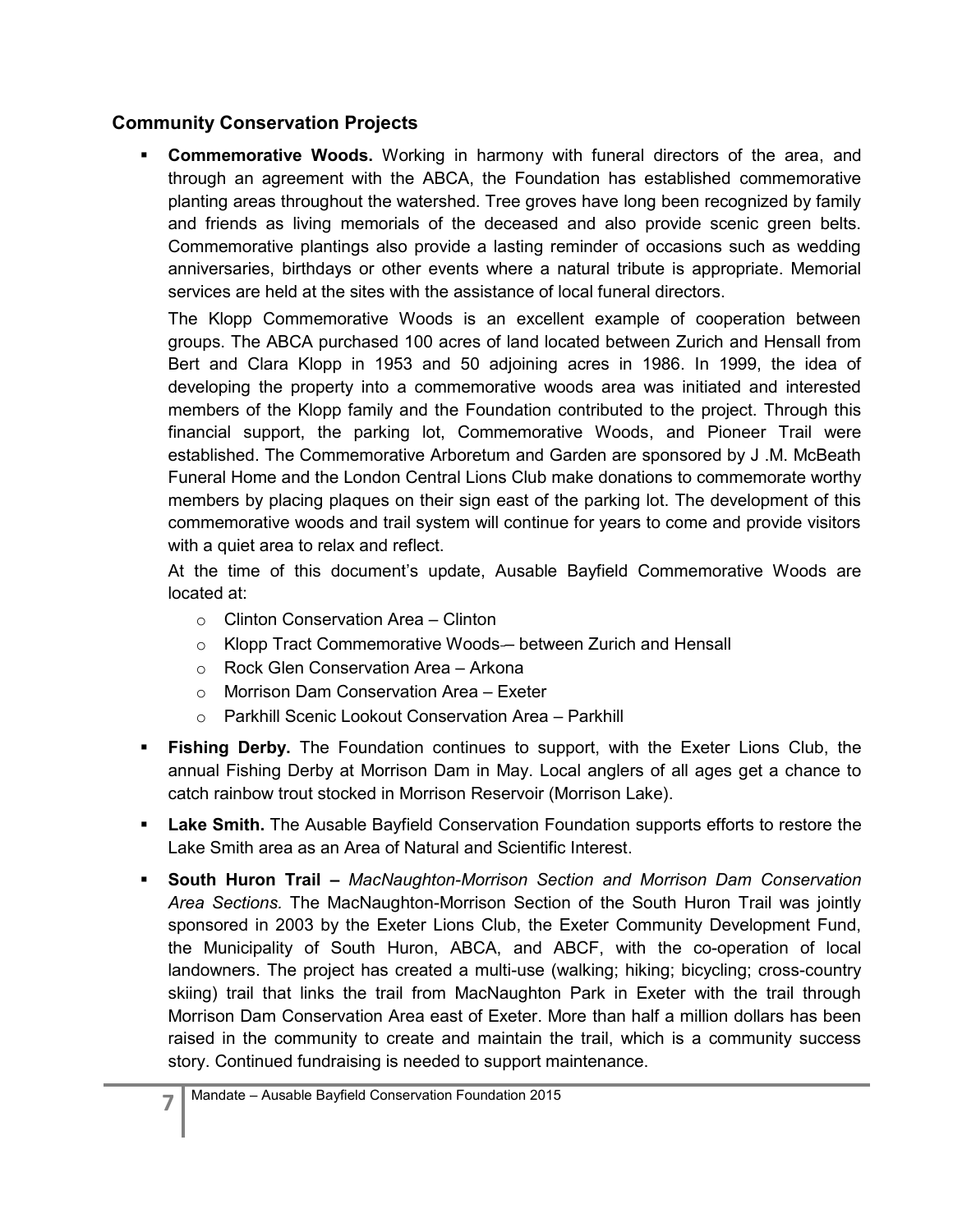- **Pedestrian Bridge.** The Foundation is now working towards the creation of a new pedestrian bridge downstream of Morrison Dam. The bridge will provide trail users with a safer alternative to walking along Morrison Line across the roadway bridge. The proposed pedestrian bridge will be suitable for pedestrians, cyclists, strollers, wheelchairs, the South Huron Trail Mobile (for people with limited mobility) and winter visitors. The new pedestrian bridge would include boardwalks at both ends and links to the existing trails. The completion of this project could enhance use of the trail for decades.
- **South Huron Trail Mobile.** Donors have made it possible to purchase and maintain this electric Trail Mobile with enhancements. Volunteer drivers take up to five passengers along the trail. This makes the trail accessible for people with limited mobility. The creation of this unique Trail Mobile grew out of the work of the Friends of the South Huron Trail.

#### **Land Acquisition**

- **Huron Tract Land Trust Conservancy.** Land donations and custodianship. The HTLTC received its first donation of land, the Mayhew Tract, in 2015. The Mayhew Tract is located about two kilometres south of Holmesville, on the northeast corner of Tower Line Road and Parr Line. It is just north of the watershed divide between the Bayfield River and Maitland River. The ten-acre (four-hectare) Mayhew Tract property is entirely forested. Most of the trees are lowland hardwood (for example, Silver Maple and Aspen) and there are also some conifers near the west side of the property. There is an intermittent drain on the property. The forest helps to store water through the year and recharge the groundwater table. This is one of the benefits to this nature area along with habitat.
- **Wetlands and Natural Areas.** Wetlands have been proven to be economically, hydrologically, ecologically, and socially valuable to Ontario. Among their many important features, wetlands store large amounts of water during flooding periods and slowly release water during times of drought. They filter water in creeks, rivers and lakes; and support many varieties of plants and animals. The ABCF assisted in the purchase of the Dinsmore Management Area in Hay Swamp and two wetland properties in Port Franks. To date a large percentage of Ontario's original wetlands have been destroyed by draining, filling, dredging, and land clearing projects. More wetland losses are occurring yearly, especially in southwestern Ontario where land is so agriculturally fertile and urbanization is expanding daily. In the ABCA watershed, Carolinian species of trees and plants are at the extreme northern limit of their range. They create unique biotic communities in the rare locations where they appear. Therefore there is an urgent need for the protection of wetlands and Carolinian forests.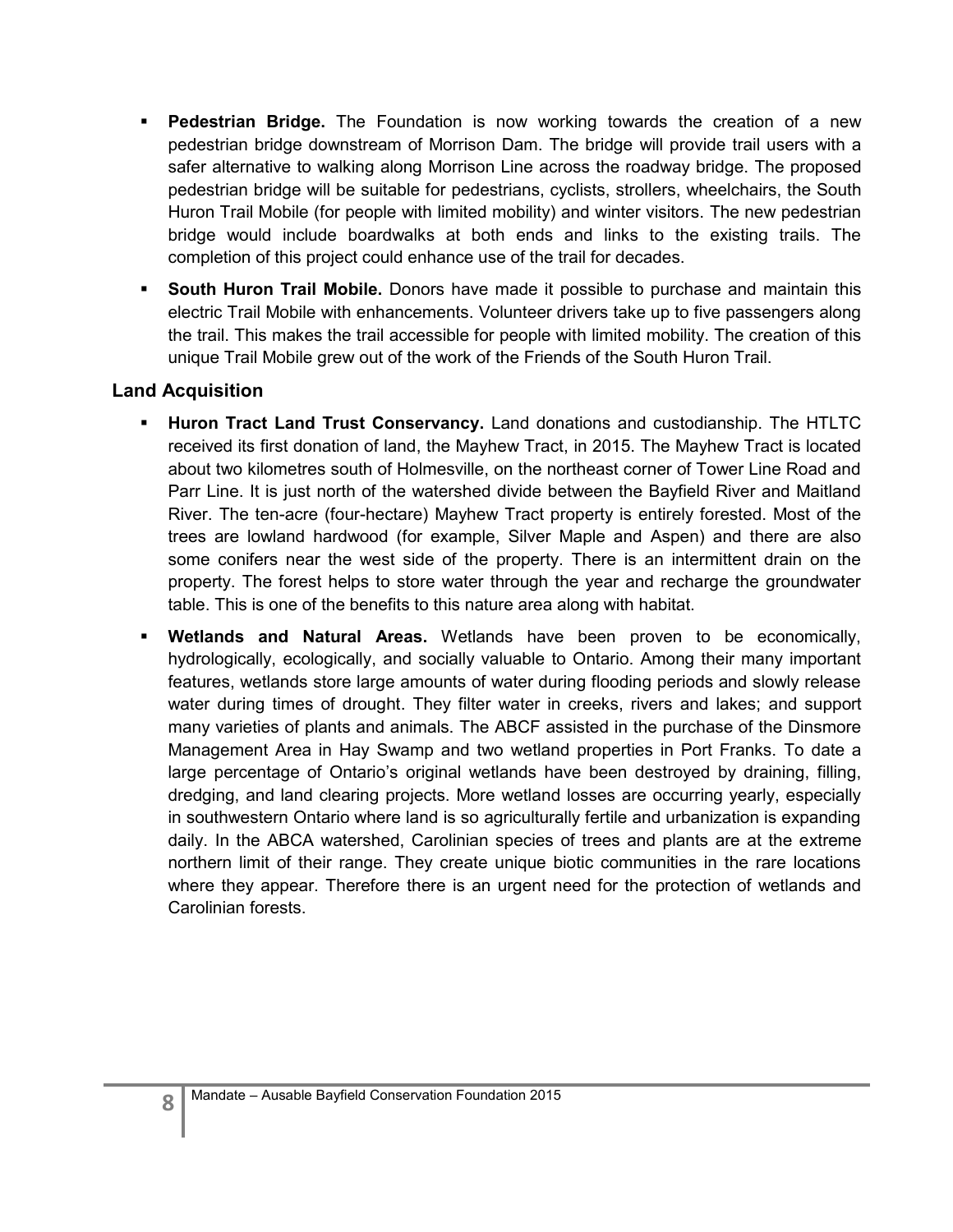# **Appendix 2 – Chronology of Projects**

The Ausable Bayfield Conservation Foundation has, since its inception in 1974, supported many valuable programs and projects for the benefit of local watersheds.

Some projects have been completed while some other programs and projects continue as they still serve a need.

### **Conservation Education and Community Projects**

- Published *Search for the Secret Fossil* by Jean Wright (1980)
- **Hibbert Source Management Area Waterfowl Pond (1982)**
- Parkhill Conservation Area Wildlife Pond and Viewing Facility constructed to complement White Pine Woods outdoor education area (1984)
- **Morrison Dam Conservation Area Fitness Trail (1984)**
- Morrison Dam Reservoir stocked with Rainbow Trout for annual Fishing Derby in partnership with Exeter Lions Club (1985 to present)
- **Installation of Museum and Information Centre entranceway sign at Rock Glen** Conservation Area (1986)
- Sylvan Conservation Education Program at Camp Sylvan outdoor education supplies rain ponchos, boots, and stream table (1987)
- Utility vehicle for Rock Glen Conservation Area Superintendent (1988)
- *Wheels to Nature* created a network of accessible trails at Rock Glen Conservation Area in partnership with Arkona Lions Club (1989)
- Published *River and the Rocks* By Jean D. Wright (1989)
- **E** Established five Commemorative Woods sites (1989)
- Accessible Fishing Dock at Morrison Dam Conservation Area (1991)
- Established partnership for Clinton Commemorative Woods with Box & Smith Funeral Home (1994 - 2000)
- Established partnership at Morrison Dam Commemorative Woods with Dinney Funeral Home (1994 - 2004)
- Accessible privies installed at Morrison Dam and Rock Glen Conservation Areas (1992)
- **Design preparation for a trail system at Joany's Woods (1995)**
- **Pavilion at Port Franks Conservation Area (1995)**
- Established partnership with M. Box & Son Funeral Home for a Commemorative Woods site in Parkhill (1999 to present)
- Established Klopp Commemorative Woods and partnership with J.M. McBeath Funeral Home (2000 to present)
- Published *Sylvan History Book* memories of Camp Sylvan (2003)
- Community Partner in MacNaughton-Morrison Trail \$400,000 fundraising campaign (2004)
- Established partnership at Morrison Dam Commemorative Woods with Haskett Funeral Homes (2005 to present)
- Gord Strang Memorial Golf Tournament (2006-2010)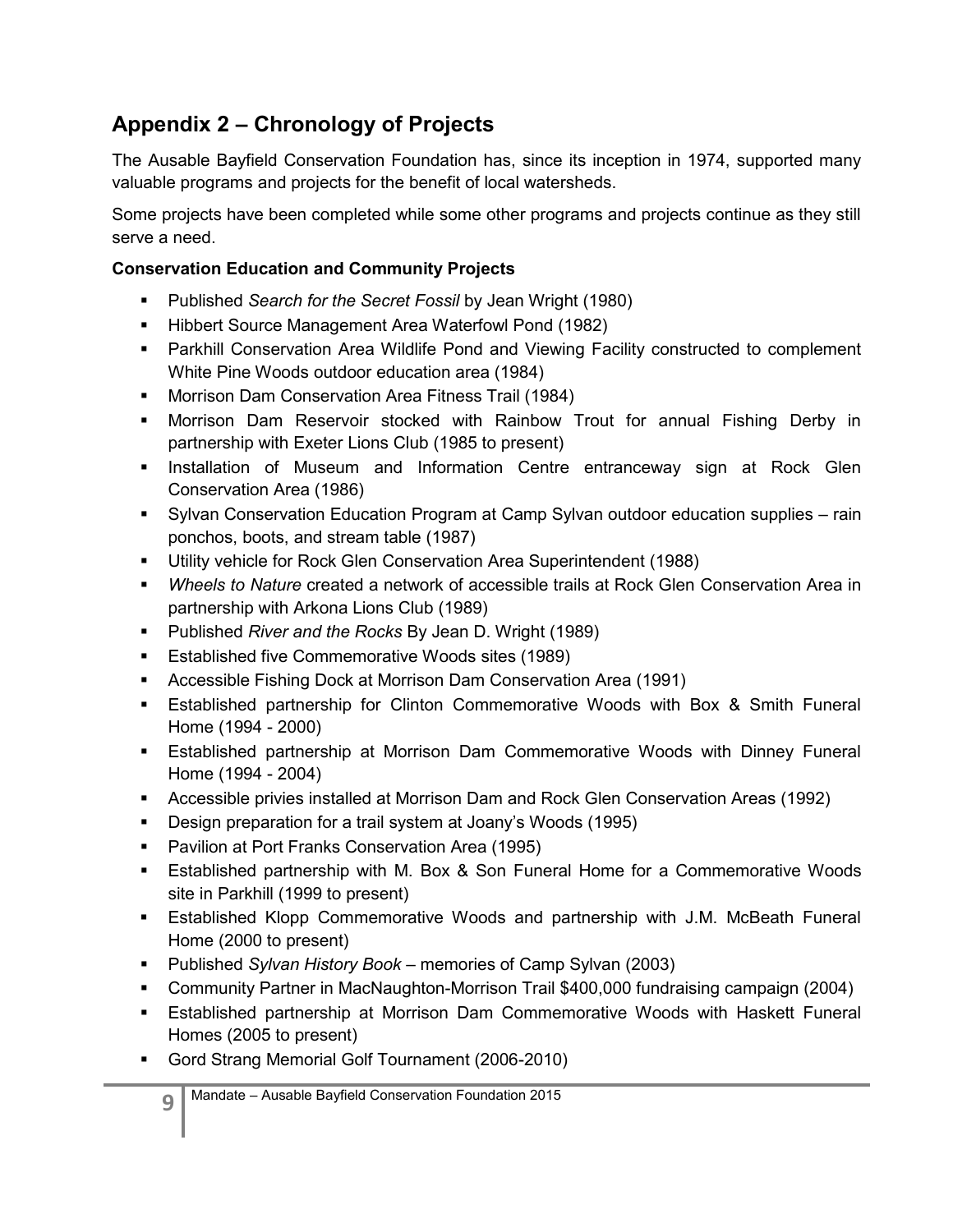- Accessible playground equipment at Rock Glen Conservation Area (2007)
- Boardwalk repairs at Morrison Dam Conservation Area (2007)
- **Morrison Dam Fishing Dock (2010)**
- **South Huron Trail Golf Tournament (2011 to present)**
- **Bannockburn Conservation Area Boardwalk improvements (2011)**
- Rock Glen Conservation Area Trail upgrades (2011)
- Woodland Reflection Shelter at Morrison Dam Commemorative Woods (2012)
- **Rock Glen Conservation Area Stairway upgrades (2013)**
- MacNaughton-Morrison Section of the South Huron Trail resurfacing (2014)
- **E** Linfield Wildlife Area Parking Lot (2014)

## **Fundraising and Grants**

### **Fundraising Projects**

- 'White Wonder' limited edition artwork by Tammy Laye (1991)
- Conservation Dinner in partnership with OFAH (1990), Exeter Lions Club (1991 to present)
- **Established Sylvan Trust Fund (1996)**
- Car Raffle (1997) in partnership with Huron Country Playhouse
- Cash is King Raffle (1998) in partnership with Huron Country Playhouse
- Earth Day Bottle Drive in partnership with LCBO outlets across Ontario (2000)
- Canoe Raffle in partnership with Ailsa Craig Lions Club (2009)
- Woodland Reflection Shelter Collector2Collector Art Auction (2011)

## **Successful Grant Applications by ABCF**

- Grand Bend Community Foundation (2007)
- **EXECT** London Community Foundation Tallgrass Prairie Restoration (2008)
- Ontario Trillium Foundation (2009 -10)
- **Filter Futures (2010)**
- **Shell Canada Environment Fund (2010)**
- Environment Canada ECO Action Community Funding (2010 11)
- Royal Bank Canada RBC Blue Water Project Funding (2010 11)
- Municipality of South Huron Community Fund (2012 14)
- **TD Friends of Environment (2011-12)**
- Gosling Foundation (2012)
- Great Lakes Guardian Community Fund (2013-16)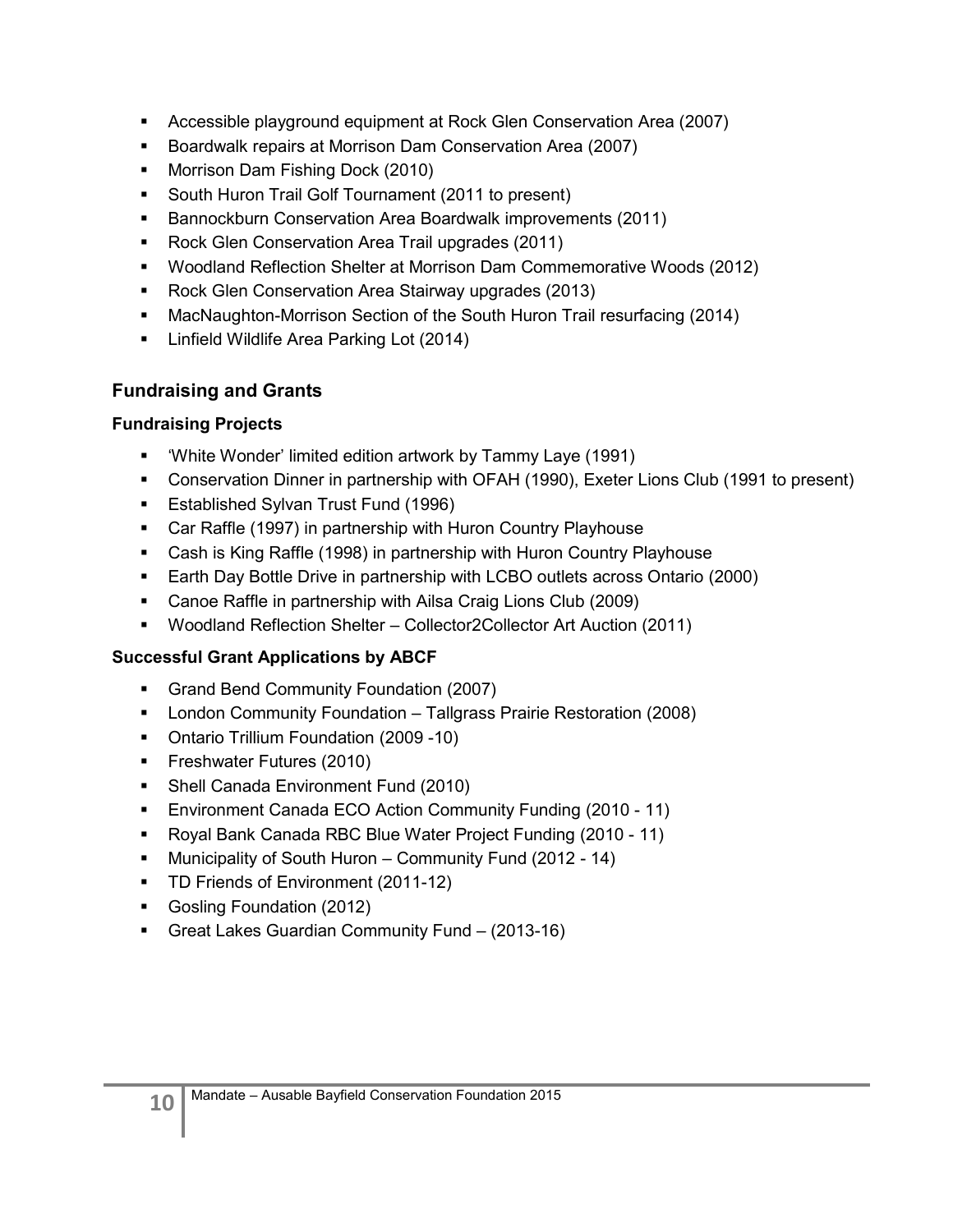# **Appendix 3 – Conservation Lands**

List of properties acquired by ABCF, ABCA and HTLTC through purchase or donation:

| Adams-Klopp Tract                      | Johnson Management Area               |
|----------------------------------------|---------------------------------------|
| Ausable Cut Conservation Area          | L. Lake Management Area               |
| <b>Bannockburn Conservation Area</b>   | Linfield Wildlife Area                |
| Chapman Tract                          | Lucan Conservation Area               |
| <b>Clinton Conservation Area</b>       | Mayhew Tract                          |
| <b>Crediton Conservation Area</b>      | <b>Morrison Dam Conservation Area</b> |
| Daynard Forest                         | <b>Mystery Falls Management Area</b>  |
| Devil's Elbow Management Area          | <b>Parkhill Conservation Area</b>     |
| Dinsmore Management Area               | Rock Glen Conservation Area           |
| Doherty Tract                          | <b>Sadler/Brebner Tracts</b>          |
| <b>Hay Swamp Properties</b>            | Stephen Wildlife Management Area      |
| <b>Hibbert Source Management Areas</b> | <b>Zurich Conservation Area</b>       |

## **Appendix 4 – Partners**

The Foundation will continue to seek and build upon partnerships for undertaking projects that benefit the watershed environment.

Ailsa Craig Lions Club Arkona Lions Club Bayfield River Valley Trail Association Clinton Lions Club Conservation Dinner Committee Exeter Lions Club Friends of the South Huron Trail

Gilpin Funeral Homes (Parkhill Chapel) Grand Bend Community Foundation Haskett Funeral Homes (Exeter & Lucan) J.M.McBeath Funeral Homes (Zurich & Hensall) Ontario Land Trust Alliance Rotary Club of Grand Bend

While we have tried to create a list that is as complete as possible, there may be some valuable partners that have been missed in this list. A complete list of current partners, for internal use, is maintained and updated by staff.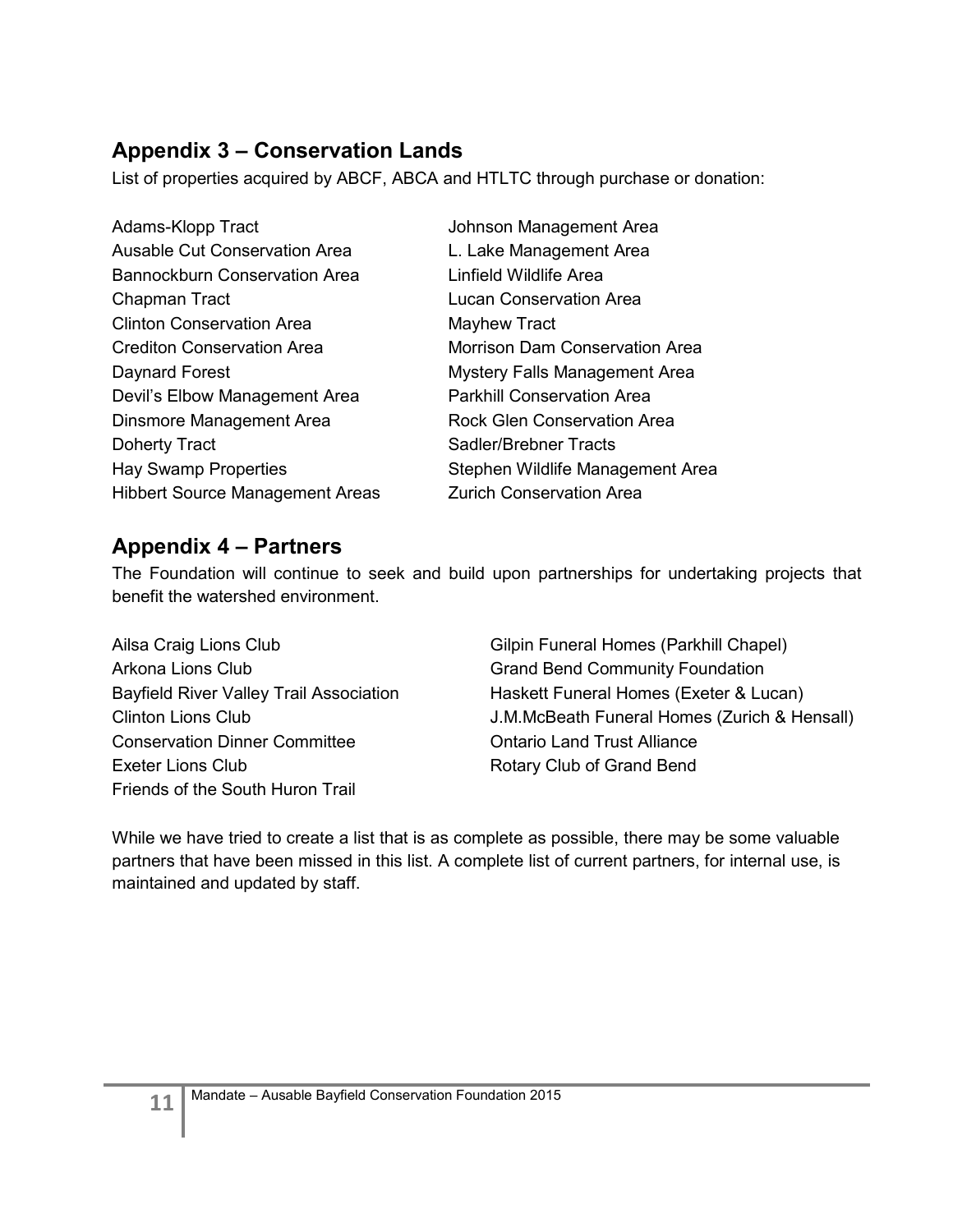## **Appendix 5 – Board of Directors**

The Ausable Bayfield Conservation Foundation Board of Directors, at the time of the approval of the Mandate document is:

| Bob Radtke, Chair       | Dave Crockett            |
|-------------------------|--------------------------|
| Anne Melady, Vice Chair | Roger Lewington          |
| Gerry Cook              | <b>Tom Prout</b>         |
| <b>Peter Darbishire</b> |                          |
| David McClure           | Bev Brown, Treasurer     |
| <b>Bob Norris</b>       | Judith Parker, Secretary |
|                         |                          |

Sharon Pavkeje, ABCF Assistant Brian Horner, ABCA General Manager and Secretary-Treasurer

# **Appendix 6 – Objects of the Letters Patent**

The objects of the Ausable Bayfield Conservation Foundation, as described in the *Province of Ontario Letters Patent incorporating the Foundation*, are to:

- a) Aid the Ausable Bayfield Conservation Authority in the cultivation and enhancement of conservation in the Province of Ontario by serving as permanent custodian of the endowment funds of the Ausable Bayfield Conservation Authority; and
- b) Do all such things as are incidental or conducive to the attainment of the above objects and in particular, but without limiting the generality of the foregoing and subject to *The Mortmain and Charitable Uses Act* and *The Charitable Gifts Act*:
	- 1. To solicit, acquire, accept or receive gifts, donations, bequests or subscriptions of money or other real or personal property whether they be unconditional or subject to special conditions provided any special conditions are not inconsistent with the above objects;
	- 2. To hold, manage, improve, develop, exchange, lease, sell, turn to account or otherwise deal with the real or personal property from time to time held by the Corporation and to retain any real or personal property in the form in which it may be received by the Corporation for such length of time as the Corporation may determine;
	- 3. To invest and deal with the moneys of the Corporation in such manner as the Corporation may from time to time determine; provided, however, that such moneys may be invested only in investments of a kind authorized by law for the investment of trust funds;
	- 4. To use the income of the Corporation in such manner as the board of directors may from time to time determine for:
		- (i) the payment of the purchase price of pioneer articles acquired by the Ausable Bayfield Conservation Authority,